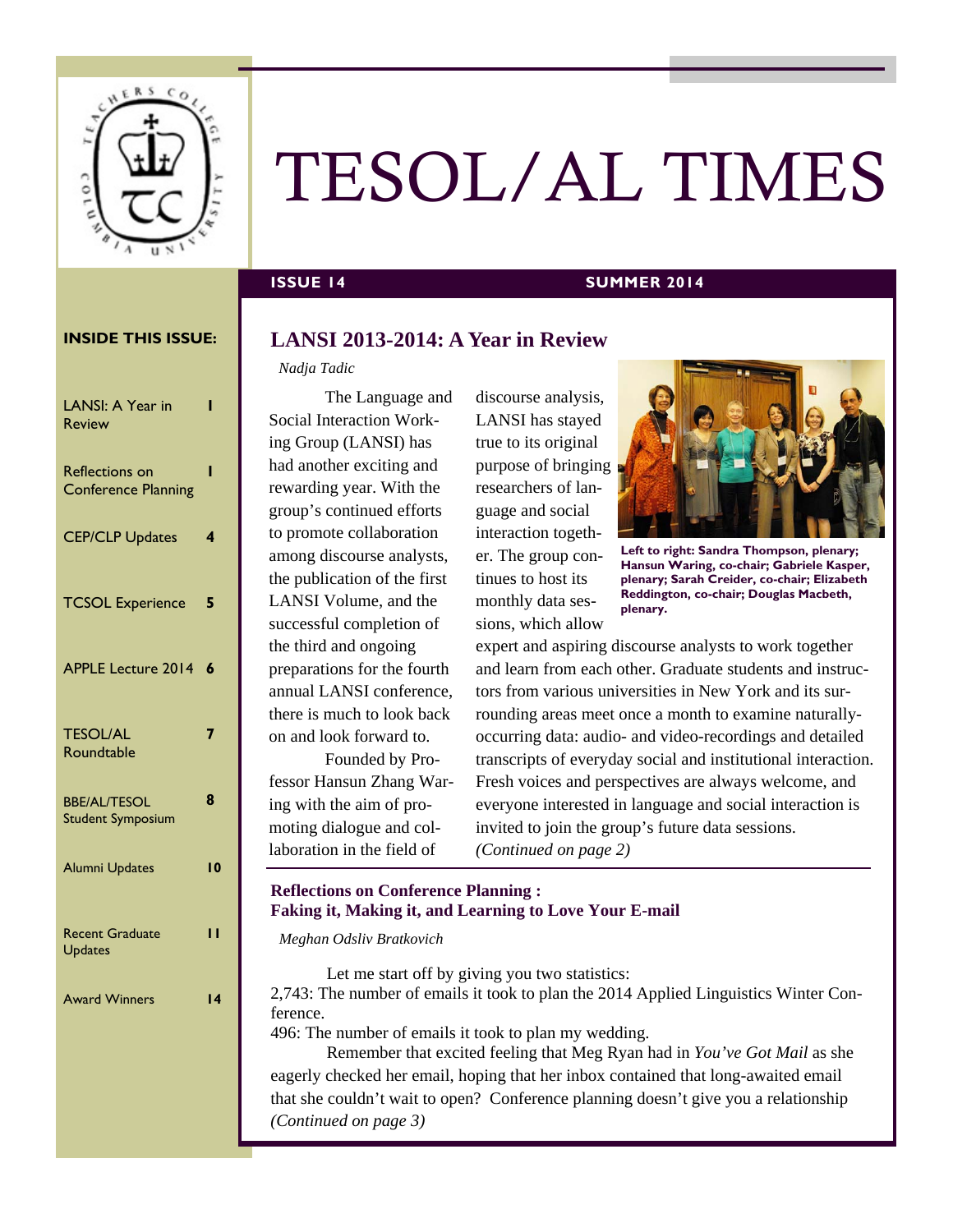#### **TESOL/AL TIMES**

# **LANSI Updates**

*(Continued from page 1)* The annual LANSI meetings are another venue for discourse analysts to share their ideas, interests, and research. The third annual LANSI conference, cochaired by Professor Waring and doctoral students Sarah Creider and Elizabeth Reddington, was held in October 2013. Plenary lectures were delivered by Sandra Thompson of the University of California, Santa Barbara, who explored the role of grammar in interaction; Gabriele Kasper of the University

of Hawaii, whose talk illustrated a revival of membership categorization analysis; and Douglas Macbeth of Ohio State University, who reminded us of ethnomethodology, the early, unadulterated approach to analyzing social interaction. Researchers and scholars from around the world presented and discussed analyses of interaction in various everyday and institutional contexts, including educational, medical, legal, and political settings.

Previous LANSI conferences stimulated similar discussions on current issues in the field, helping researchers develop their ideas into larger projects and articles. Recently, papers that began as presentations at the first two LANSI conferences have been published in *Talk in Institutions: A LANSI Volume,* edited by TESOL/AL alumna Professor Christine M. Jacknick of the Borough of Manhattan Community College, doctoral student Catherine Box, and Professor Hansun Zhang Waring. As Sandra Thompson of the University of California, Santa Barbara has said, "the [LANSI] volume provides a marvelous picture of the robust findings that are currently emerging from research informed by Conversation Analysis." It represents a rich sample of research on interaction in a variety of institutional contexts such as jury deliberations, educational settings, medical interaction, and service encounters. To quote Professor Alan Zemel of the University at Albany, the first LANSI volume is "a great collection [and] a fine addition to any LSI scholar's library," and we hope that many more will follow.

Preparations for the fourth annual LANSI meeting are already underway. The conference, co-chaired by Professor Waring and doctoral students Elizabeth Reddington and Nancy Boblett, will be held on October 3-4, 2014. LANSI looks forward to welcoming plenary speakers Hugh "Bud" Mehan of the University of California, San Diego, and Patricia A. Duff of the University of British Columbia. Conference registration will open August 1, 2014. For more information on LANSI, including the dates for the monthly data sessions, conference programs and registration, videos of LANSI guest talks, and instructions for joining the listserv, visit www.tc.edu/ lansi. You can also follow the Language and Social Interaction Working Group on Facebook to receive updates on the latest LANSI news and events.

Institutions VOLUME Edited by **Christine M. Jackrick**<br>Catherine Box

un Zhang Waring

Talk in

**The first LANSI Volume** 

*"The annual LANSI meetings are another venue for discourse analysts to share their ideas, interests, and research"*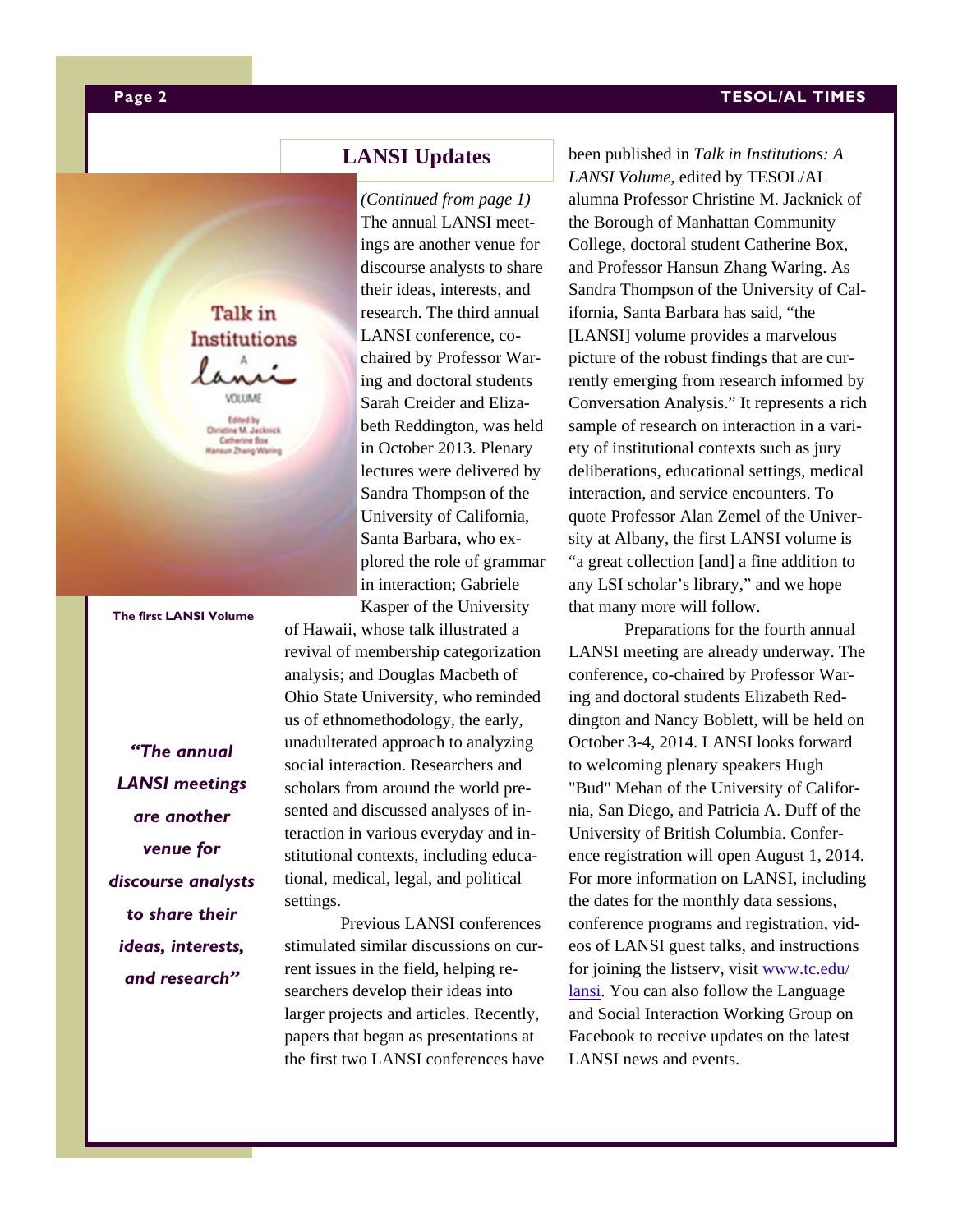## **Reflections on Conference Planning**

#### *(Continued from page 1)*

with your inbox *quite* like that, but it's still pretty fun. Planning the ALWC in March was definitely one of my more enjoyable recent experiences that further solidified my love/hate relationship with my email's inbox. Conference planning is amusing, for sure. You realize pretty quickly that you have no idea what you've gotten yourself into, but you manage to figure it out as you go. What's that expression—fake it 'til you make it?

 I got the responsibility of chairing the ALWC after I ran into a TC friend, and former ALWC planner, during the first week of classes in September. He was looking for people to plan the next ALWC and approached me. "You should do this," he said, "You could totally handle it!" I discovered that's really code for: you're just crazy enough to actually answer 2,743 emails, but you have above average organizational skills and just enough competence to lead a group of 10 people. Turns out he was pretty accurate.

 I didn't exactly do it with the grace or elegance of a seasoned conference planner, but the conference happened without a major hitch, and I came to appreciate all the work and details that go into planning an academic conference.

After we established our planning team, settled on a theme, and issued a call for proposals, we were on our way. It was incredibly rewarding to see the fruit of our labor on Conference Day. The presentations all provided unique aspects and dimensions of our theme, Guiding the Autonomous Mind, and Dr. Jaya Kannan of Sacred Heart University presented a fascinating plenary address titled "The Intentional Learner as Connected Knower" which connected both learner and teacher autonomy.

It was worth it in the end, and I learned some valuable lessons in the process. I learned how to care about things that I never thought I would ever have to care about. Case in point— Email #1,119, February 2, 2014 which concerned the finer points of the New York City fire code. I also learned how to be a better "bad cop." Being firm while maintaining positive relationships can be a tricky business, but it's necessary when planning a conference. Additionally, I learned the value of creating a planning team with the right people. We were all very different, but we respected each other, challenged each other, and asked for help when we needed it. We weren't all friends when we started, but we were by the end.

If you're ever given the opportunity to serve on a conference planning committee do it! You'll fake it, you'll make it, and you'll learn a lot. My words of wisdom—be assertive, be patient, delegate, and lastly, above all, learn to love your email.



 **Meghan Odsliv Bratkovich speaking at the ALWC.** 

*"My words of wisdom– be assertive, be patient, delegate, and lastly, above all, learn to love your email."*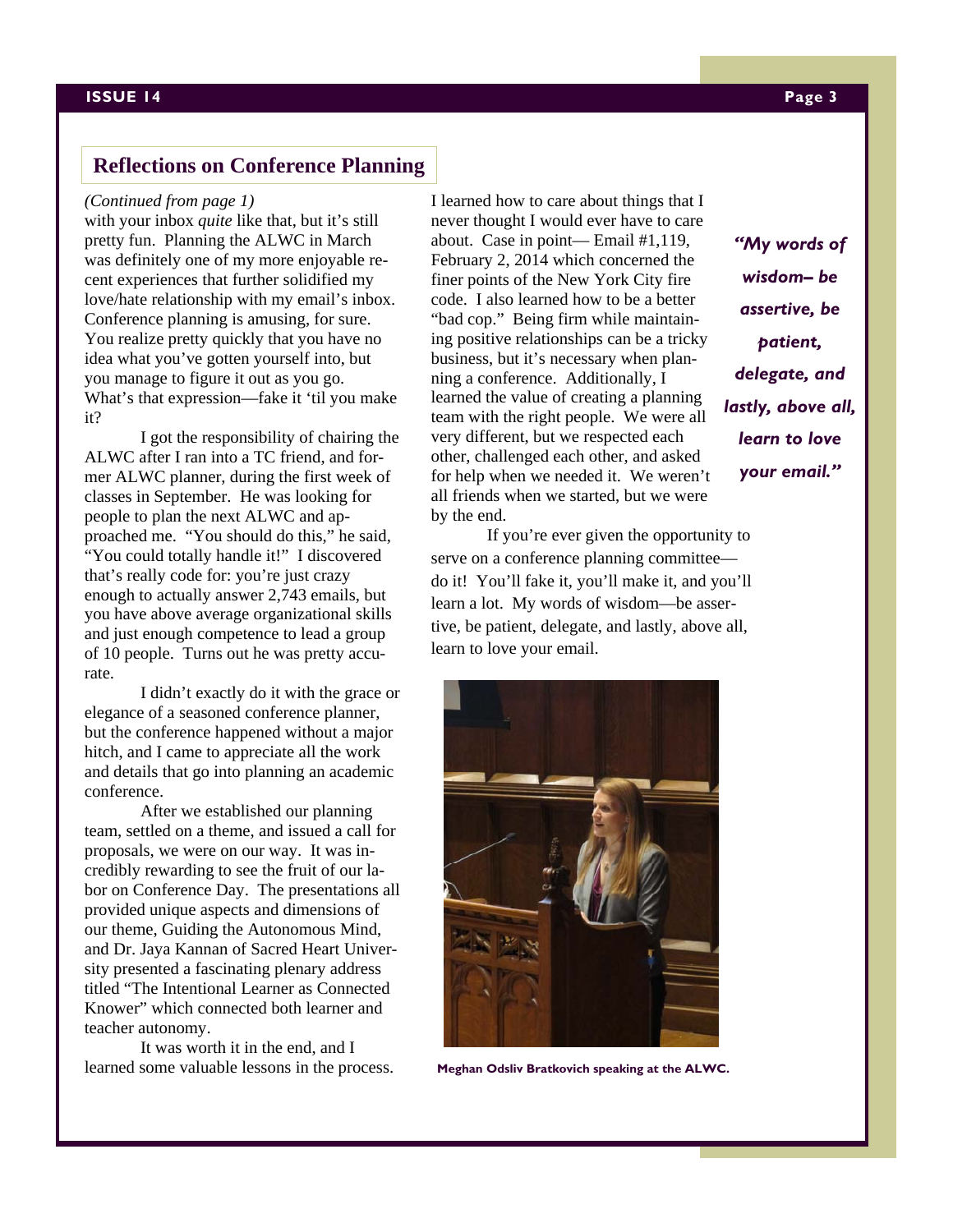#### **Page 4 TESOL/AL TIMES**

# **CEP/CLP Updates**

# **Doodle! An Interview with Outgoing Nancy Boblett**

#### *Lauren Wyner*

 Nancy Boblett, an Ed.D student in Applied Linguistics with Masters degrees in TESOL and Hispanic Linguistics, lived and taught in Spain for over 30 years. She came to Teachers College in 2010 to pursue her doctorate and, in addition to teaching Classroom Practices and the Integrated Skills Practicum in the TESOL program, has been the Assistant Director of the Community Language Programs (CLP) ever since. She sat down to reflect on the changes in the CLP over the last few years, and to share her experiences and final thoughts in her final semester as Assistant Director.

*"Ultimately, the CLP is a space to say you're not sure, a space to talk about things, to come for support."* 

**Lauren:** How has the CLP changed since 2010?

**Nancy:** It was very different because it was always run by two graduate students on a part-time basis. We did the hiring, teacher placement, levels, rooms, classes, all of it for up to 40 teachers doing the Practicum. Now for the first time in CLP history, there are two full-time people who are in charge and they've really tightened things up and given structure to it. It's run much more like a normal school, so that's real practice for the teachers.

**Lauren:** How has the CLP's reach in the local community shifted?

**Nancy:** Since this last semester when we advertised in local newspapers, we've had a demographic change with more Spanish speakers from the immediate area. We're more connected to the neighborhood and that's [how it should be].

Lauren: You've really helped teachers, especially novices, with everything from lesson planning to extra observations. How do you feel about that?

**Nancy:** It's great fun. I decided to do this Ed.D at my age because I want to work with teachers coming into the field. If somebody had given me a heads-up on some things, I think it would've helped me. Working with teachers forced me to articulate a lot of things I never had to do before. My teaching is stronger [since I have] worked here, as it makes me question everything- because that's what I'm asking the students to do.

Lauren: How would you like to see the CLP evolve for the benefit of teachers?

Nancy: Starting teaching is always hard. You hold on to that textbook for dear life. I think it would help them to observe more teachers and more often. Student-led workshops would also be great. The CLP has changed a lot, but it's good, and it's time for more people to come in and do what I did. Ultimately, the CLP is a space to say you're not sure, a space to talk about things, to come for support. This idea of the CLP being an experimental space to puzzle things over is really what the place is all about.

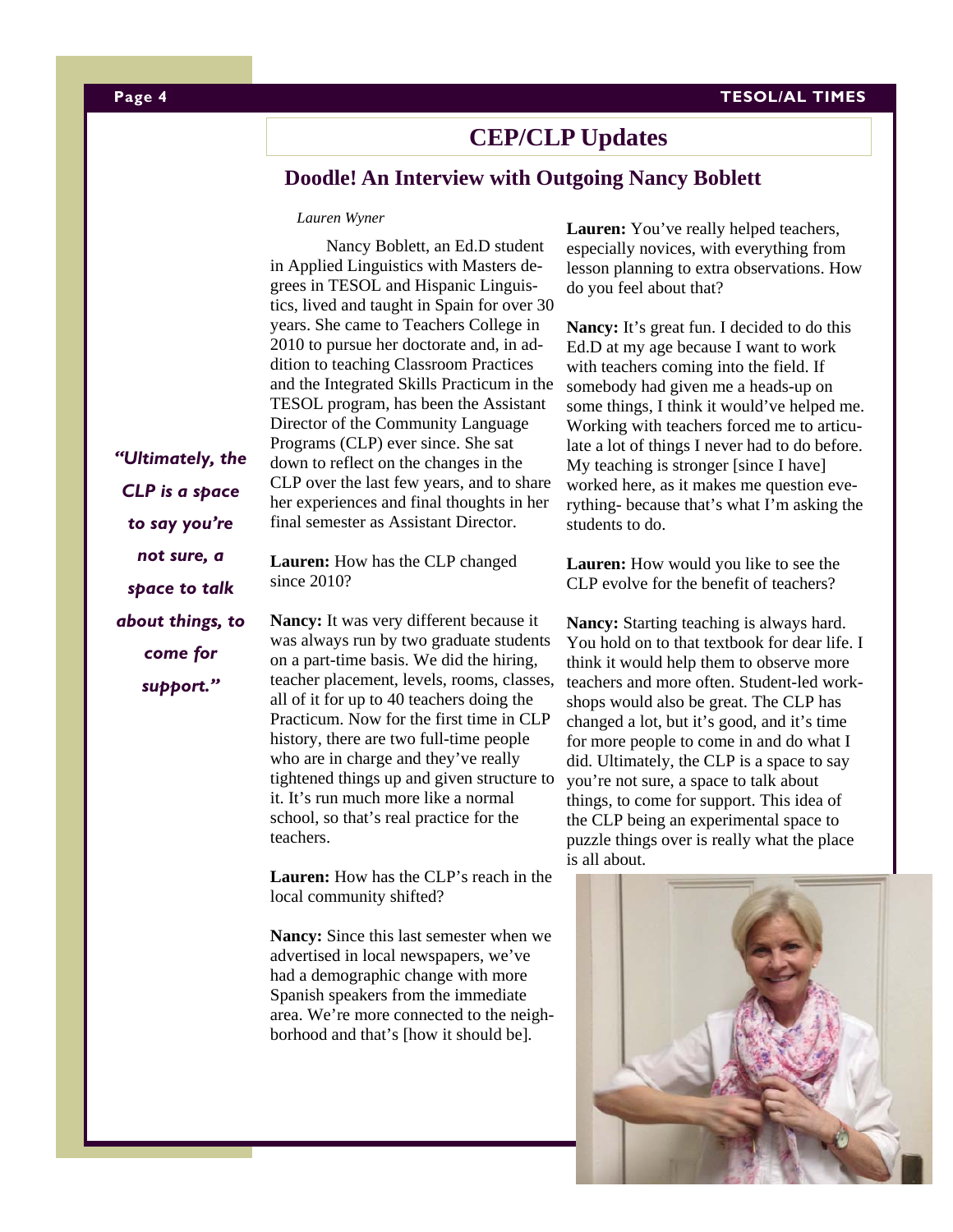# **An Experience in TCSOL**

#### *Haimei Sun*

Fueled by passion for a lifelong career as a language teacher and researcher, I seize every opportunity to enrich and empower myself to achieve that goal. Attending the *TCSOL* (*Teaching Chinese to Speakers of Other Languages*) program while pursing an MA in applied linguistics at TC served that goal seamlessly well, especially at a time when bilingualism or even multilingualism becomes the norm rather than an exception in many societies.

Although I had been exposed to theories of teaching and learning English as a second/foreign language for several years, TCSOL offered me an enlightening perspective on the interconnectivity between SLA theories and Chinese teaching practices. The yearlong program is professionally designed with each semester starting off with three core courses that aim to help teachers build a solid foundation in SLA theories and Chinese linguistics, which are then put into application in the practicum class through microteaching, classroom observations, student teaching,

My experiences within the TCSOL program became even more invaluable because of its diverse community, with novice and veteran teachers coming from across the world with the shared goal of enhancing their Chinese teaching expertise. I was often amazed at the thought-provoking questions my fellow classmates raised in class and how creative they were in integrating what they had learned into their lesson design, which helped enrich my repertoire of Mandarin teaching skills. They also showcased their talents at the annual signature event, the TCSOL Open House, which was organized entirely by students, with performances by both students and faculty. Although having graduated from the program, my classmates and I are still able to stay in touch and to receive job announcements via the program listserv. I'm very fortunate to be able to work as an assistant for the program now, contributing to its future growth and development.

*"TCSOL offered me an enlightening perspective on the interconnectivity between SLA theories and Chinese teaching practices."* 

and reflection. It constantly challenged participants to ponder deeply upon how to bridge the gap between theory and classroom teaching practice, design meaningful and authentic tasks, notice and seize teachable moments, teach subtleties of Chinese grammar and expressions, provide effective feedback, and assess student learning outcomes.



**TCSOL Open House**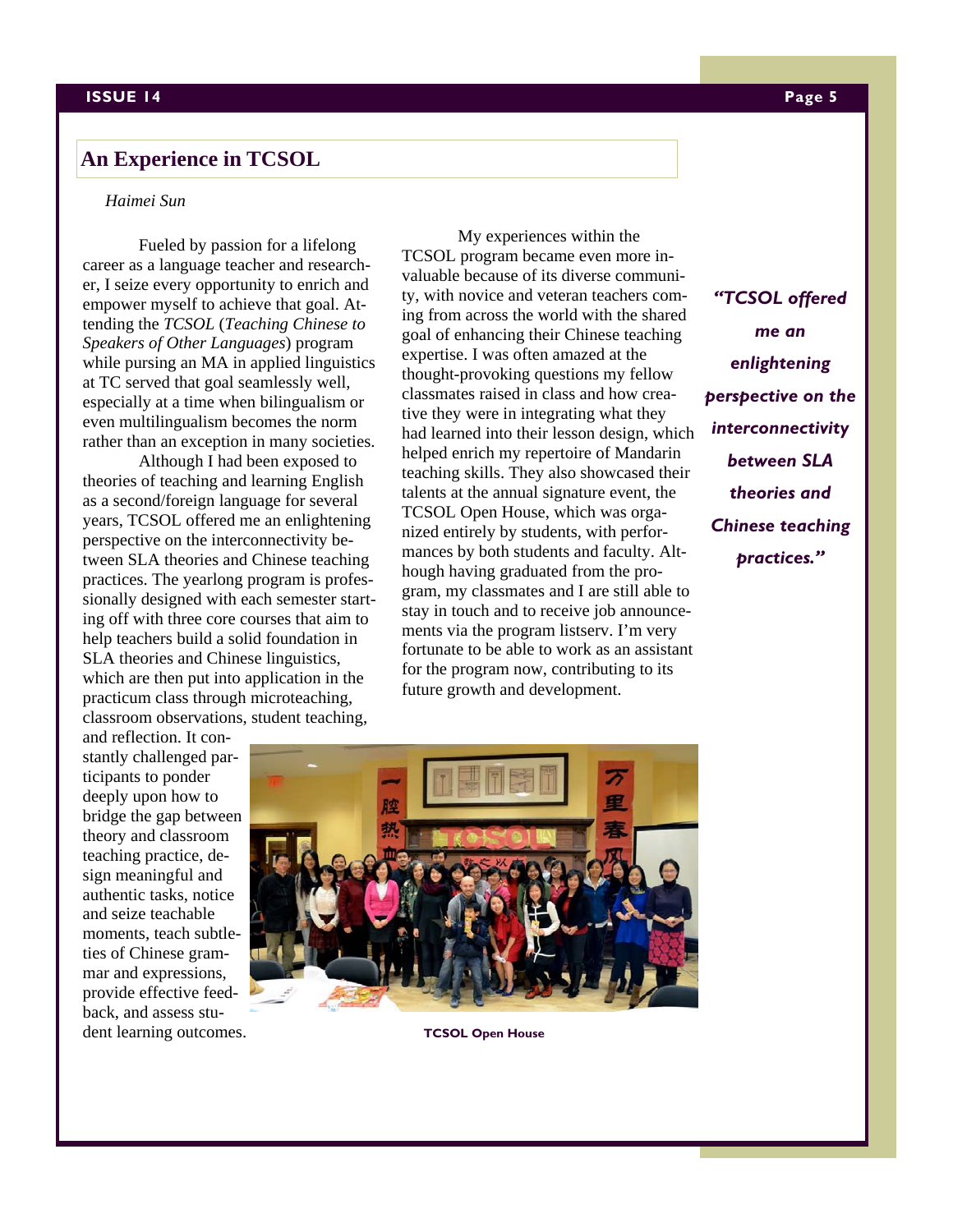# **2014 APPLE Lecture with Alister Cumming**



**Dr. Cumming presenting on second language writing** 

#### *J. Andras Molnar*

On April 11, 2014, the Applied Linguistics & TESOL Program invited Dr. Alister Cumming, a professor at the Centre for Educational Research on Languages and Literacies (CERLL) at the Ontario Institute for Studies in Education, University of Toronto, to speak at our annual APPLE (Applied Linguistics and Language Education) Lecture at Teachers College, Columbia University. Dr. Cumming is the Executive Director of *Language Learning*, a journal he started in the 1990s, as well as chair of the TOEFL Committee of Examiners at Educational Testing Service at Princeton. Dr. Cumming presented on two fascinating subjects over the course of the full day APPLE lecture series.

 Dr. Cumming's first lecture, entitled, "Assessing multiple dimensions of adolescent literacies in a multicultural context," focused on his recent publication regarding year-long case studies of 21 adolescents' academic performance in school with the support of tutors in an afterschool program in Toronto. Dr. Cumming observed that, "literacy cannot be conceived as just a set of skills on a test," and researched crucial factors that can constrain or promote the development of adolescent literacy such as community support, promotion of proper reading skills, and fostering a proper attitude toward reading.

He concluded that a reassessment of top-down policies that do not always fit community needs in favor of bottom-up (grassroots, community integrated programs) could have more impact on building self -confidence in youth regarding academics.

 For the second lecture, Dr. Cumming presented on, "Studies of second language writing in Canada: Three generations," introducing an overview of influential Canadian scholars in language studies research. Tracking changes in the field from the 1980s until today, Dr. Cumming presented a fascinating look into how research has evolved as well as the current state of research in Canada. The rich breadth of topics presented allowed for an excellent survey of knowledge regarding research into second language writing.

 The wealth of knowledge presented by Dr. Cumming provided a fresh insight into the field of second language writing for language educators and researchers to be considered for future study. The full lecture is available at the following link: http://youtu.be/AdkvHiUpnAA.



**Taking a break during the APPLE Lecture series**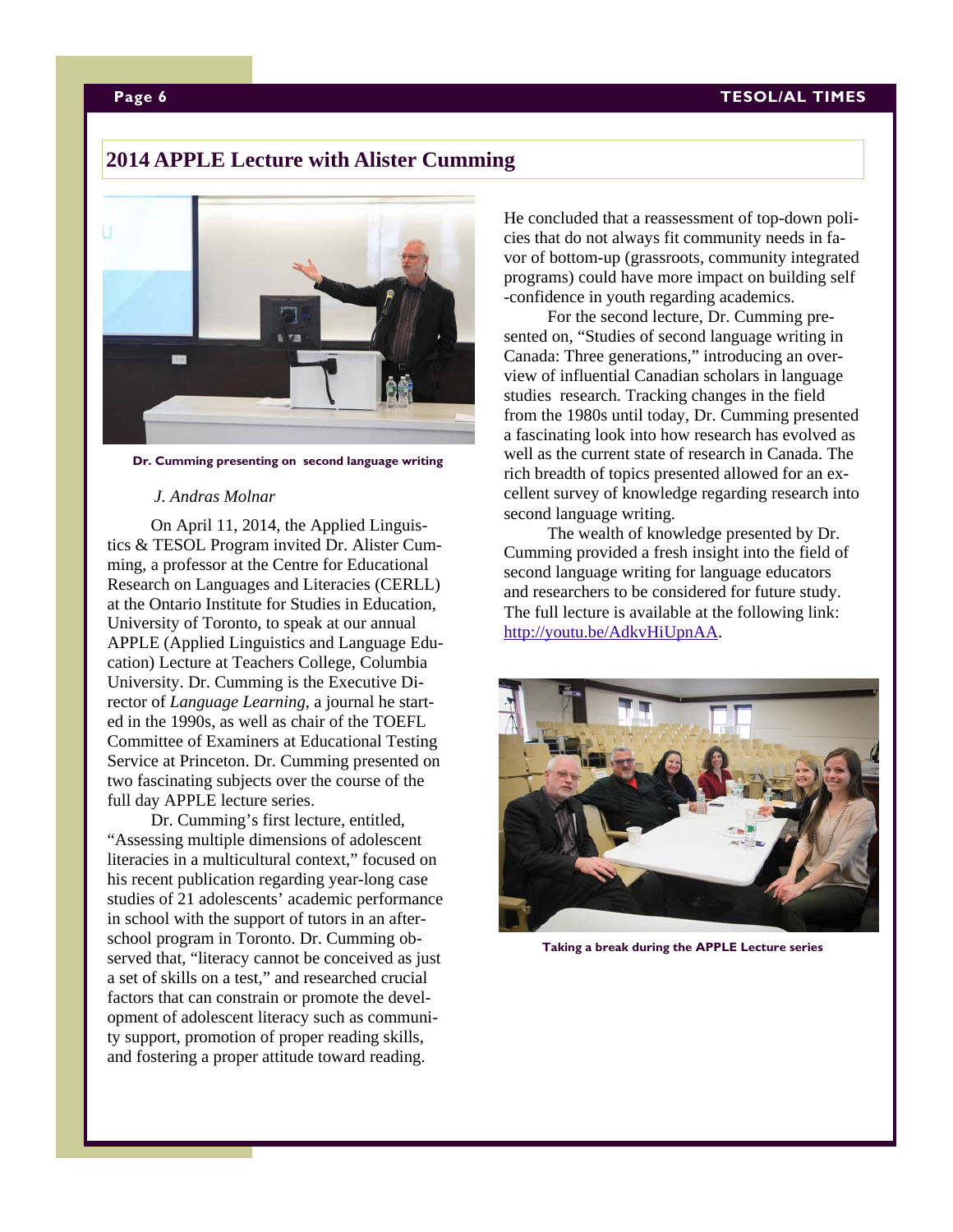#### **ISSUE 14 Page 7**

# **TESOL/AL Roundtable**

#### *Tristan Thorne*

The 2013-2014 academic year proved to be another success for the TESOL/AL Roundtable, which endeavors to provide a casual space for dialogue and presentations related to TESOL and AL, in addition to strengthening the community within our department. Two engaging research forums and one informal event were organized by board members James Byun, Haimei Sun, Sachiko Aoki, and myself, along with the supportive guidance of faculty advisor Dr. Howard Williams.

 The fall forum featured Dr. Williams presenting on abstract writing to a packed audience of recently admitted and continuing students. Fascinating and insightful research-oriented topics led by students in our programs followed, including Saerhim Oh discussing the rater training effect of the writing section of the CEP placement test and Rongchan Lin using discourse analysis to examine the functions of names in political discourse. A total of four students presented, and thoughtful discussion was had at the end of the forum.

 The spring forum venue allowed for a smaller and more intimate showcasing of student research. Four more students shared their work, including a presentation on the effects of visual input on the scoring of a speaking achievement test by Jorge Beltran and encouraging peer-to-peer interaction using technology by Brian Carroll.

 A final, year-end picnic in Fort Tryon Park and visit to the Cloisters was organized by next year's new Roundtable leadership. The former officers are proud to pass on Roundtable responsibilities to such an enthusiastic and dynamic assemblage of individuals led by Katie Heil and Melissa Smith. We look forward to hearing about the exciting events they plan in the future, and wish them all the best. We would also like to thank Dr. Williams for his ongoing support, and Dr. Zhaohong Han for her vital suggestions and advice. Finally, we wish to express our gratitude for those faculty members and students who participated in our events and helped make them as successful as they were.



**The 2013-2014 Roundtable leadership** 



**Brian Carroll discussing technology in the classroom** 



**Enjoying the year-end picnic at Fort Tryon Park**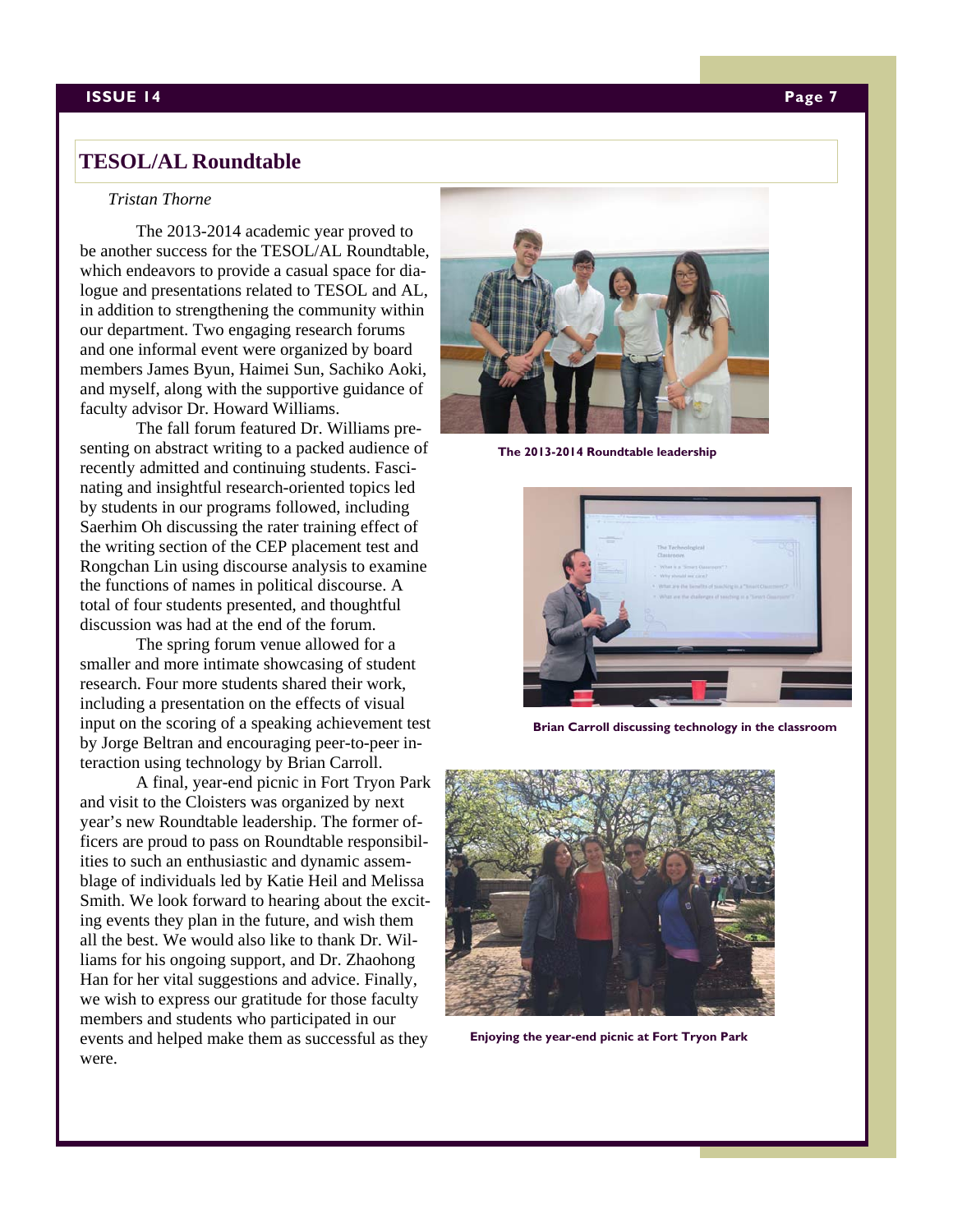# **The First BBE/AL/TESOL Student Symposium**

#### *Jamie Kim*

On Friday, May 2, the Bilingual Bicultural Education (BBE) program and the TESOL/Applied Linguistics (TESOL/ AL) program held their first symposium at which M.A. and Ed.M. students from both programs presented their work to the audience.

While the TESOL/AL program has always been nested in the Department of Arts and Humanities, the BBE program moved from the Department of International and Transcultural Studies to the Department of Arts and Humanities just two years ago.

 Although the two programs certainly share some commonalities, such as exploring language teaching and learning, they also have significant differences, which further highlight the significance of the first BBE and TESOL/AL Symposium. One main difference is that while the TESOL/AL program is interested in questions related to the nature of language and how language is used by its speakers, the BBE program focuses more on promoting multilingualism worldwide through the use of more than one language in instruction, according to Professor Patricia Martínez-Álvarez from the BBE program.

The idea of the very first collaborative symposium emerged from the goal of promoting interaction between the BBE and TESOL/AL programs. Natalia Saez, coordinator of the symposium and Ed.D. student in Applied Linguistics, said, "The first BBE and TESOL/AL Master's Student Symposium aims at gathering M.A. and Ed.M. students to share research work, theoretical and empirical," she said, "so that students and faculty can deepen their awareness of what types of inquiries, insights, and studies are being developed in both programs, with the ultimate goal of building a communication bridge between them."



#### **Jorge Beltrán presenting his research**

"While this kind of intellectual collaboration was very difficult before due to our location in two different departments," said Martínez -Álvarez, "being in the same department [now] facilitates our programs working together in specific projects such as this symposium. Hence, this symposium is a first step toward coming together as part of the same department and having our students benefit from learning about each other's fields."

 Professor Zhaohong Han from the TESOL/AL program also expressed the same sentiment toward the symposium. "I hope this symposium will usher in a new era for the relationship between the two programs. And from here out I'm really hoping to see greater interaction, greater crossover, and more collaboration on multiple levels," said Han. Fifteen students from the BBE and TESOL/AL programs presented their work at the symposium. The following is a list of students' presentation titles:

*(Continued on page 9)*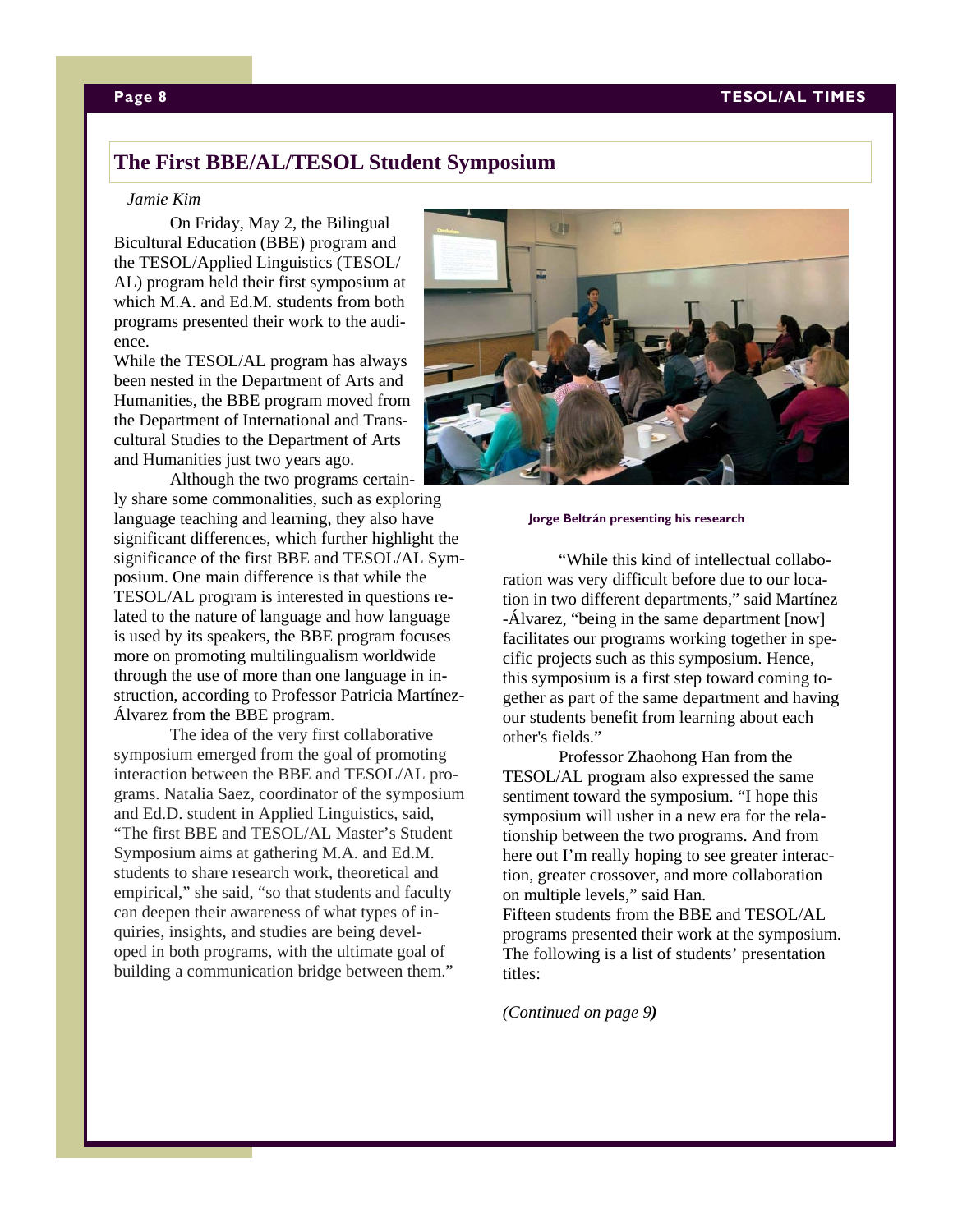# **The First BBE/AL/TESOL Student Symposium**

#### *(Continued from page 8)*

**Haimei Sun**: "Paired and Group Oral Assessment" **Jorge Beltran**: "The Effects of Visual Input on the Scoring of a Speaking Achievement Test" **Elizabeth Ma**: "Talk like Rainbow: Analyzing Teacher Talk in a Bilingual Classroom with the Prism Model"

**Qie (Chelsea) Han**: "Form, Meaning and Gender Bias in Dichotomous Grammar Items: A Many-Facet Rasch Analysis of a Grammar Placement Test"

**Hui Wen Lin**: "Developing a Cross-cultural Teacher-Student Relationship: A Case Study of the Interactions between an African American Student and a Taiwanese Native"

**Lauren Carpenter**: Balancing Levels of Teacher Assistance in Accordance with the Zone of Proximal Development"

**Lauren Wyner**: "Second Language Pragmatic Competence: Individual Differences in ESL and EFL Environments"

**Eliza Clark**: "Stories from the Periphery: Bilingual/Bicultural Identity between the Desk and the Rug"

**Julie Kozikova**: "The Effect of Language on Thought and Its Implications for Second Language Acquistion"

**Christine Haralambou**: "A Pre-Service Teacher's Inquiry: Science Education and an Emergent Bilingual Student"

**Emily Cruz**: "Songwriting and Recording in the Foreign Language Immersion Classroom"

**Sachiko Aoki**: "Potential of Voice Recording Tools in Language Instruction"

**Kristen Minno**: "Revealing their Voices: How Technology and Parallel Texts Support Emergent Bilinguals"

**Tristan Thorne**: "Name Use Strategies and Beliefs of East Asian Adults"

**Liz Vassallo**: "Bilingual in a Monolingual Context: One Student's Perception of the Role Bilingualism Plays in Her Identity"

"What was most stimulating for me was the interaction that took place after each presentation," said Martínez-Álvarez. "The questions from the audience sparked truly natural exchanges full of curiosity and interest in the work of presenters. Also, the event was extremely well attended by members of both learning communities. There were professors, and students at the master and doctoral levels in the audience. This diversity of scholars contributed to make this event as rich and exciting as it was."

Both the BBE and TESOL/AL programs hope that this will be the first of many collaborative events to come, and they expect that the symposium will become a "tradition" not only for Teachers College students but also for other graduate students in the region.

"As time goes by," said Han, "we may even reach out to the greater New York area to bring graduate students together and make this really a graduate student symposium."



**Julie Kozikova discussing language and thought.**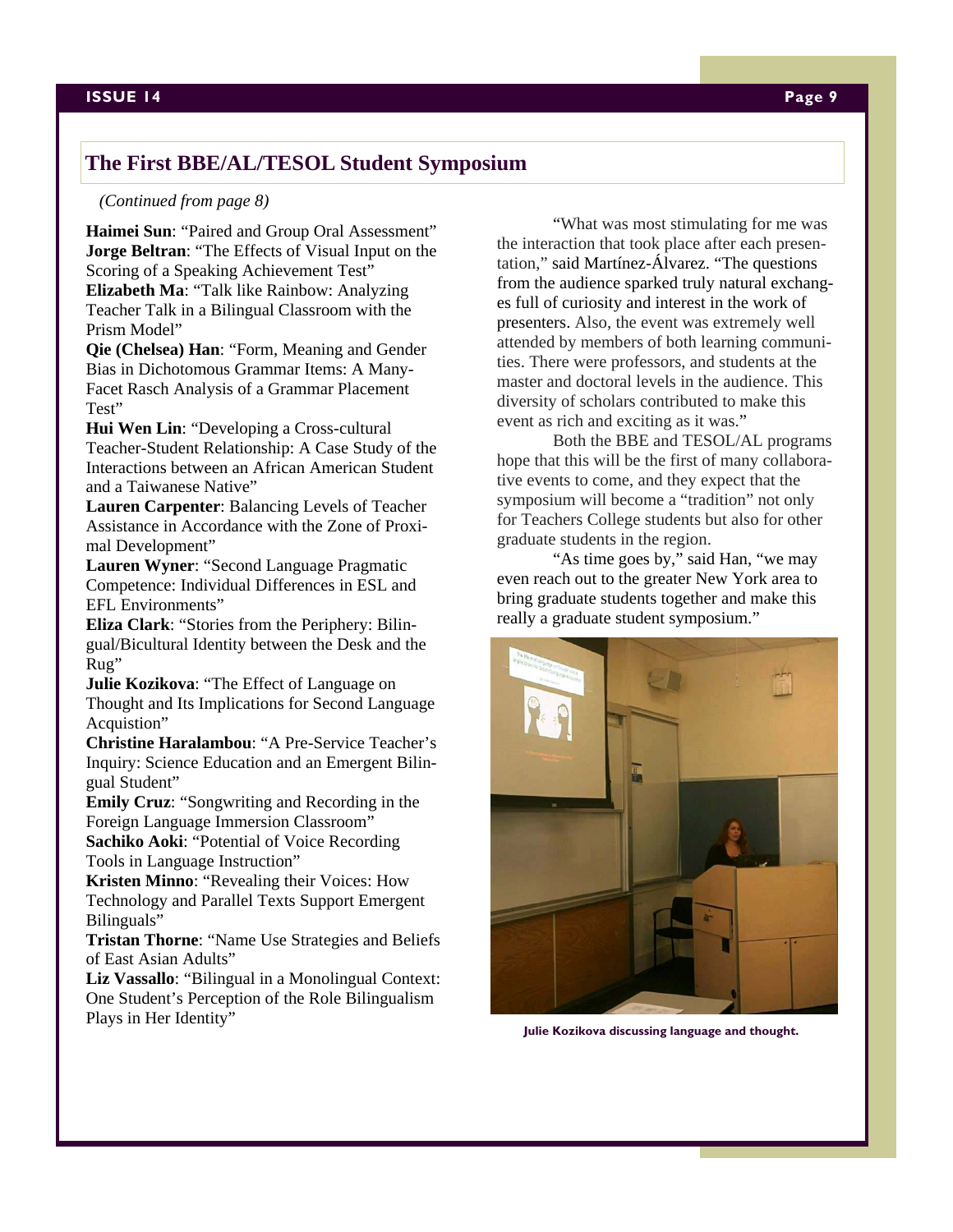#### **Page 10 TESOL/AL TIMES**

# **Alumni Updates**



After graduating from TC in 2010, I went back to teach at Xi'an Jiaotong University in China for two years. I was very lucky to have opportunities to apply what I had learned at TC through participating in teaching reforming projects and SLA related research projects. The challenges I have encountered in those years inspired me to advance my study to a higher level. In 2012, I was admitted to The Chinese University of Hong Kong as an MPhil student. While focusing on corpus-based research in applied linguistics, I was also engaged in teaching and research duties that offered me valuable experience in a very different academic context. In the meantime, I was recruited as a translator for Collins Large English-Chinese Dictionary project. Besides that, I was selected as a team member for the internet-based College English Test (Band 6) experiment in China, responsible for designing reading comprehension question items. That was where the skills and experience I accumulated from my assessment course at TC were well recognized. I have also been active in attend-



ing international conferences on applied linguistics, presenting papers and communicating with worldrenowned scholars. The past few years have

been busy and fruitful for me. This summer, I will start my PhD journey at the University of Hong Kong. Though life will be tough in the following years, the solid knowledge in applied linguistics, teaching and research skills, and confidence I have gained from TC have prepared me to face any challenges that may stand in my way.

**Ye Han MA TESOL General Track, 2011** 

#### Plans:

It is the end of my second year in the PhD program in English language education at the University of Hong Kong. Having passed the qualification exam last winter, I am currently collecting data in preparation for my doctoral thesis, which focuses on non-English major college students' engagement with written corrective feedback in mainland China. I will also visit Institute of Education, the University of London, as a special research student in June.

 Memories: Attending the TESOL MA program at TC was truly a lifechanging experience for me. I really appreciate that the curriculum has both pedagogical and theoretical training, which leads to more possibilities and options in career development as a teacher-



researcher. Particularly, the theoretical knowledge accumulated in lectures and the learning-by-doing experience of undertaking small-scale research studies ignited my interest in becoming a researcher and prepared me well in pursuing this interest in the long run. I am also grateful for the effective and engaging teaching practice of all professors. They always inspired me when I taught English in China. Also engraved in my memory are amazing friends that I made in the program, as well as the joy that we shared and the challenges that we tackled together.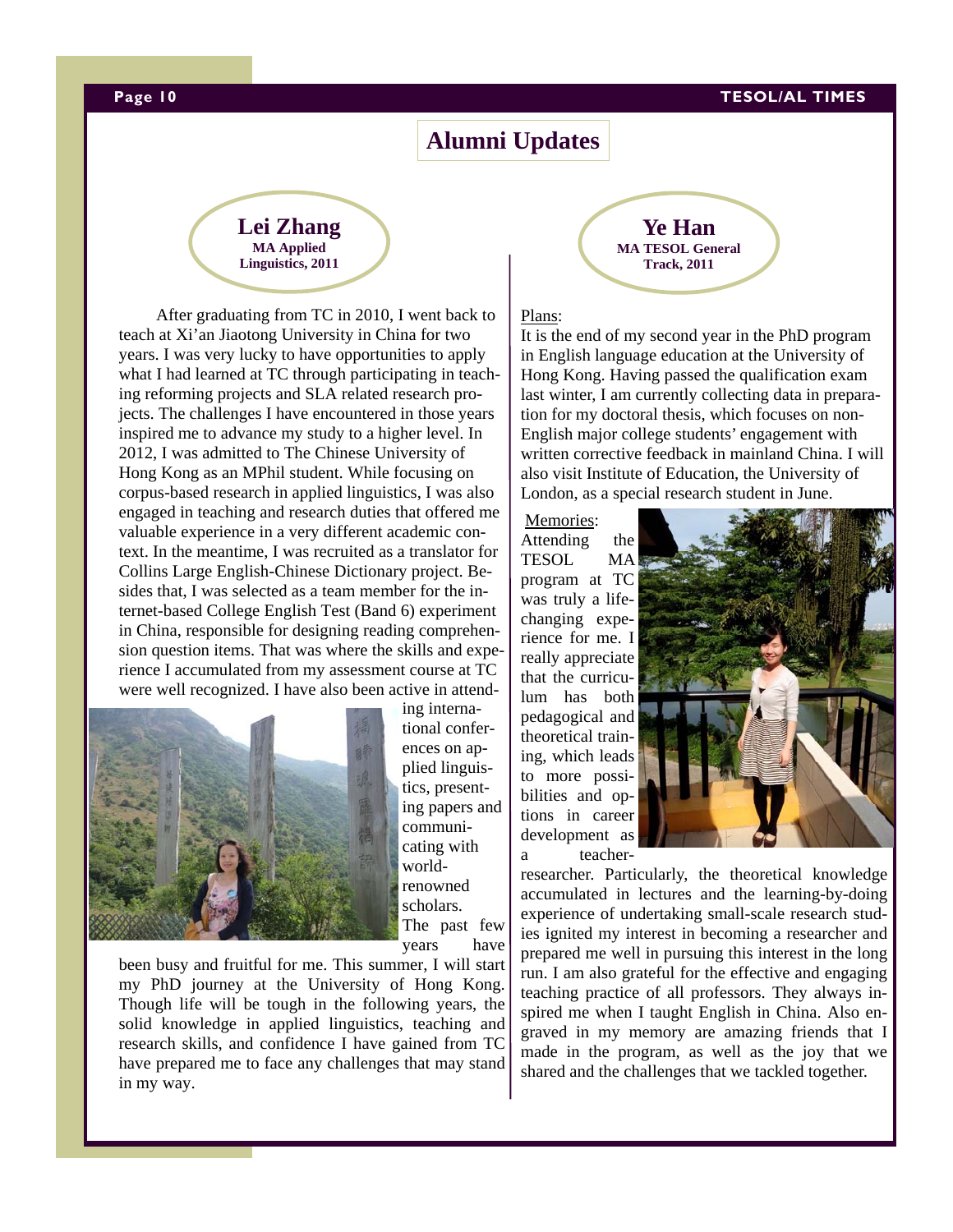#### **ISSUE 14 Page 11**

# **Recent Graduate Updates**

**Amy Proulx MA TESOL K-12** 

#### Plans

Since the summer of 2013, I have been working at DREAM Charter School, a charter elementary/middle school in East Harlem as their ESL Coordinator. I am thrilled to continue supporting ELLs in the classroom and to develop DREAM's ESL Program for the coming 2014-15 school year.

#### Memories

I am asked whether or not I was satisfied with my graduate experience at Teachers College. I purposefully chose TC for its TESOL/AL Program, and its focus on educational theory to complement my previous teaching experience. Looking back, I gained exactly what I sought, but I left with so much more: invaluable experience and lasting friendships. What I will miss most is the genuine collaboration within my cohort and the expertise of and insight from fellow colleagues and professors.

> **Hazelin Hei Laam Ngan MA AL**

#### Plans

I have been working as a Chinese/English medical interpreter at local hospitals in New York City for the past five years. While it has not been easy working full-time while taking graduate-level classes, I am grateful to have learned a lot about how various languages work and have gotten the chance to educate patients and physicians I crossed paths with in the field. I hope to continue practicing my language skills, coupled with my understanding in second language(s), in order to better serve those who are suffering physically and emotionally in our local community.

#### Memories

I will never forget how my heart leaped with joy when I understood grammar points I never quite grasped before - after spending an hour asking literally a ton of questions in Dr. Lindhardsen's office; I will always remember how unsure of myself I felt and questioned my own intellectual capacity whenever I tackled Dr. Williams' homework assignments from Text and Textuality as well as Phonetics and Phonology; I cannot help but reminisce how my mind's eyes were opened when Dr. Wine prompted us to reflect on our own reasons for code-switching; and among many other moments, I certainly recall breathing deep sighs of relief when I finally submitted the 81-page second language assessment final project! I do not necessarily miss having to rush to class from work every time, or staying up all night finishing assignments and then going straight to work the following morning... but I certainly miss learning from the TESOL/AL worldclass faculty and my dear smart, diligent cohorts already!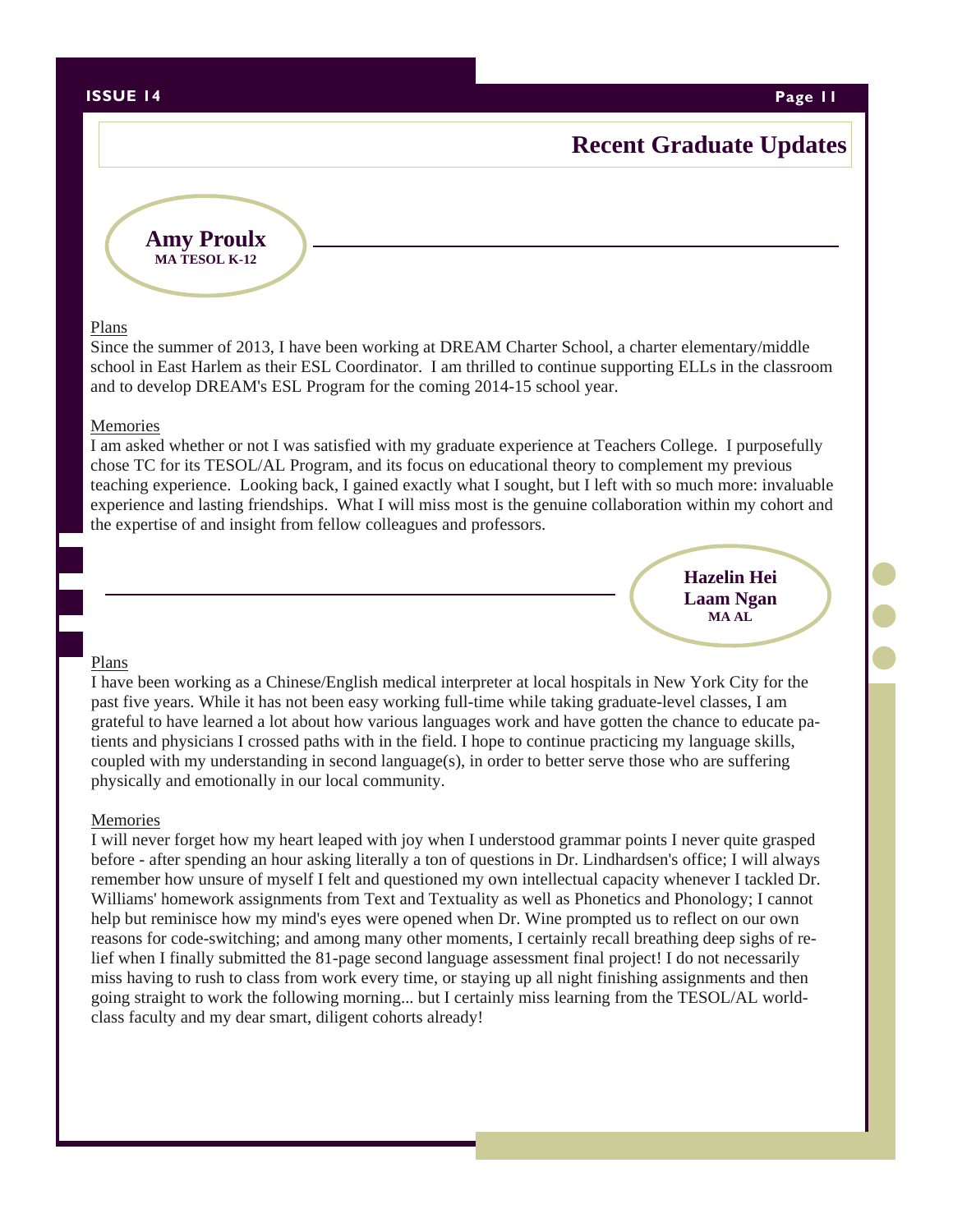**Page 12 TESOL/AL TIMES** 

# **Recent Graduate Updates**

**Sachiko Aoki MA TESOL General** 

#### Plans

Part-time ESL (EAP) instructor and Japanese Teaching Associate.

#### Memories

One of my fondest memories at TC is staring at Dr. Williams' back. Well, I feel so grateful for having learned with the best and greatest colleagues and professors. I will miss my sweetest CEP students, and I will definitely remember all the sarcastic laughter that my colleagues and I shared while working on our rigorous team projects and genuine laughter after finding the results of the MA project in the mailbox!

#### **Mark S. David MA AL**

#### Plans

I'm currently a federal government civil servant for the Department of Defense. Though much of my work is classified information, I can tell you that the things I've learned at TC are being put to good use on almost a daily basis in my new career. TC has prepared me not only to carry out my duties proficiently, but also given me the work ethic to push myself beyond what is minimally required to get the job done. This attitude, cultivated at TC, I believe sets me apart from my peers at my duty station and has given me the confidence to achieve my mission objectives with technical proficiency, tactical precision, and excellence in all that I do. I am forever grateful for the lessons learned both inside and outside the classroom at TC.

#### **Memories**

First and foremost is Dr. Waring's, "Why here? Why now?" I know I wasn't her best student in Discourse Analysis*,* but I'm supremely confident that I was her most influenced student because I ask these same questions every day in the data that comes across my desk at work. Next is Dr. Han's tough love. Again, not the best in her TBLT class but deeply influenced by her commitment to push her students above and beyond the call of duty. Dr. Purpura's L2 Assessment class was a class where I finally did "A" quality work but that's only because my assessment partner was/is an "A" quality person. I learned a lot from him and miss bothering him in the library to go eat at Mill on Broadway and  $112^{th}$  St. on Friday nights! Finally, working for Chris and Nancy in the CEP as a Master Teacher was crazy busy but some of the best memories I have of TC! I can't leave without special mention to my buds in Whittier Hall and Team Jookja! Can't wait for our next conference! Last but not least, I must go back to the beginning that started at TC Japan. Though this campus no longer exists, my memories of my group (23), friends and colleagues, Dr. Fanselow, Dr. Snyder, Dr. Sekiya, and Dr. Ishihara will remain with me always.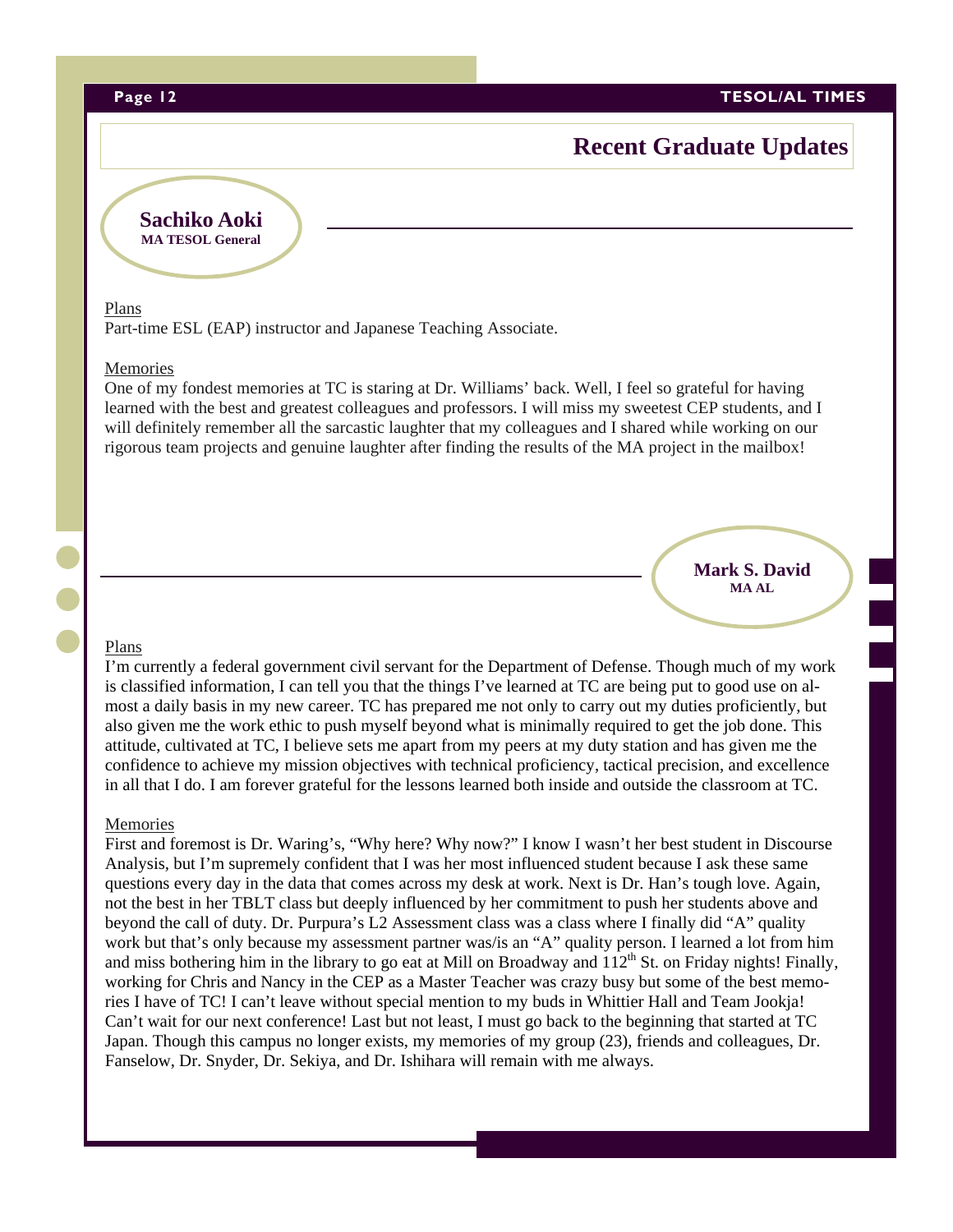#### **ISSUE 14 Page 13**

# **Recent Graduate Updates**

### **Amanda McKenna MA TESOL K-12**

#### Plans

This summer I am headed to the campus of UCLA where I will be working as the Health and Wellness Coordinator for Summer Discovery, an academic camp that caters to high school students from all over the world and provides classes including TOEFL prep. Then, this fall I will begin my first full time teaching position with the NYC Department of Education teaching ESL history to mixed classes of ninth and 10th grade students at Brooklyn International High School. BIHS is part of the New York Performance Standards Consortium and has a 100% English language learner population comprised of students who have been living in the United States for four years or less. As the school where I did both observations and student teaching during my TESOL K-12 program, I am especially excited to work with the incredible team of teachers at BIHS (many of whom hold degrees from TC), and to continue watching and participating in the academic and social growth of the students I worked with over the course of the last two years.

#### Memories

Participating in the Fall into Music Program during the 2013 fall semester and getting to perform with various professors and students from TC, all of whom had taken 8 weeks of music lessons in an instrument they'd never played before or hadn't played since childhood. I took voice lessons with a first year music education student. It was such an awesome experience seeing current and future educators embarking on a journey of being unknowing students. The final recital was one of the most encouraging and positive experiences I had during my time at TC and an important reminder of what it is like to be asked to share your learning with others while you're still a novice!